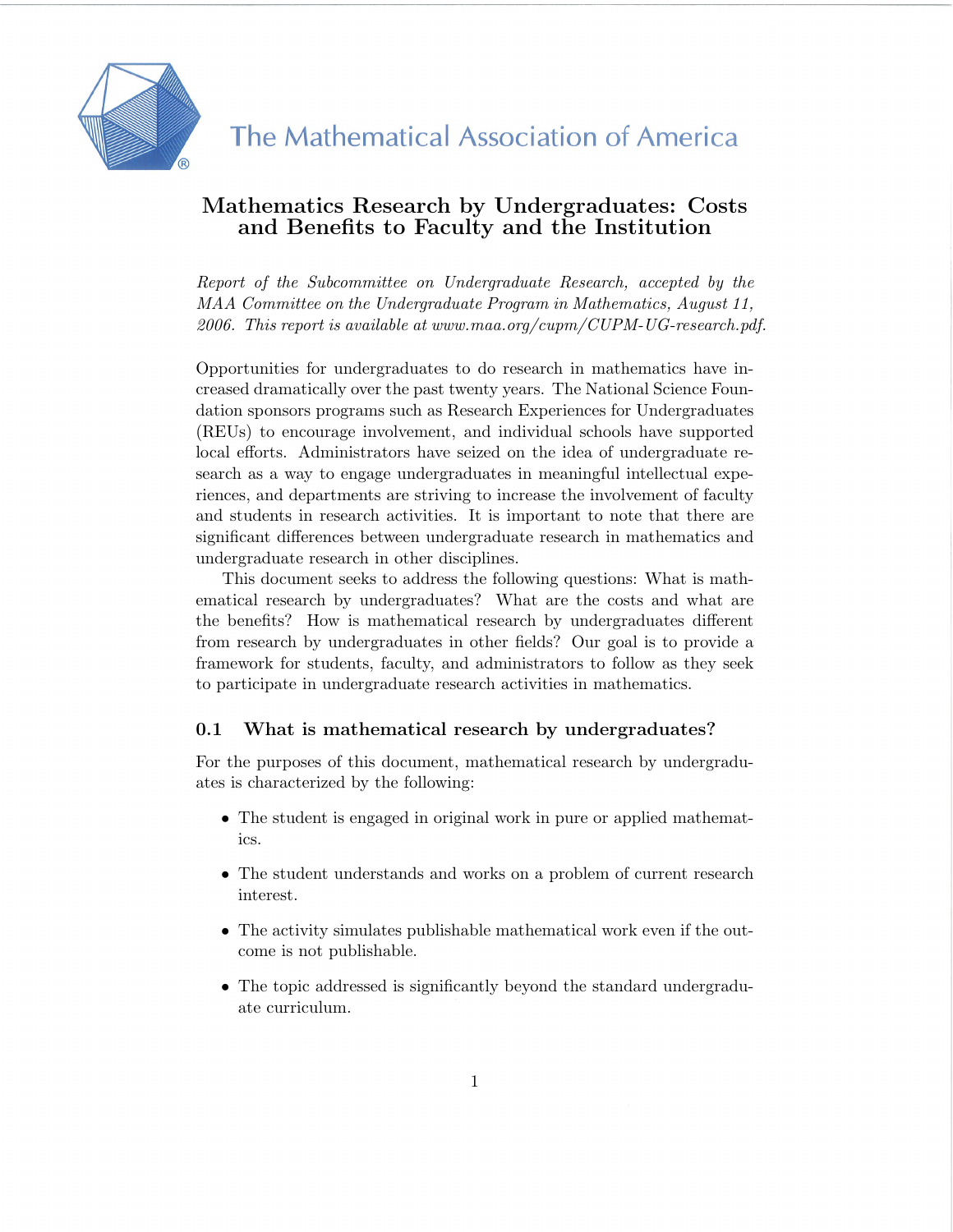Undergraduate research in mathematics usually does not lead to publishable work in standard mathematical research journals. Publications are not a universal expectation for undergraduate research projects.

Undergraduate research is an opportunity for students to explore open questions and to gain experience in making and testing conjectures or in building or testing models. It goes beyond learning what others have done.

Undergraduate research can be performed in pure mathematics, where the goal is to develop new mathematics and prove new theorems. It can also be essentially applied, where mathematics is used to solve problems of practical interest.

Excellent undergraduate research in mathematics draws the student close to the frontiers of mathematics, enabling the student to realize that mathematical research is a vibrant pursuit. This often includes reading recent journal or survey articles, doing computer searches for small examples, doing extensive background reading on the mathematics required to understand the problem, and writing the results in proper mathematical style. Undergraduates can and should present their work at regional or national mathematical meetings either in poster form or by giving a talk. There is a large Undergraduate Poster Session at the Joint Mathematics Meetings each year with many posters.

In summary, the activities by the undergraduates should simulate the activities of a mathematician, going through all the stages of a research project, with the expectations of the outcome generally more modest than for that of a professional mathematician. The stages include formulating and solving a problem, writing the paper, communicating results in a talk or poster, and possibly publishing a paper.

## 0.2 How is mathematical research by undergraduates different from research by undergraduates in other fields?

Mathematical research by undergraduates should be distinguished from research by undergraduates in fields such as the natural sciences and the social sciences. Research in the natural and social sciences require many people to be involved, and undergraduates in those fields can participate in valuable ways toward the success of a project. Their names will rightly be included on publications based on their contribution.

Most areas of mathematics do not naturally fit into either of these models: we are not doing physical experiments, and we are not usually collecting data. Research in mathematics does involve much quiet thought, and communication so that ideas may be tested. Researchers in pure mathematics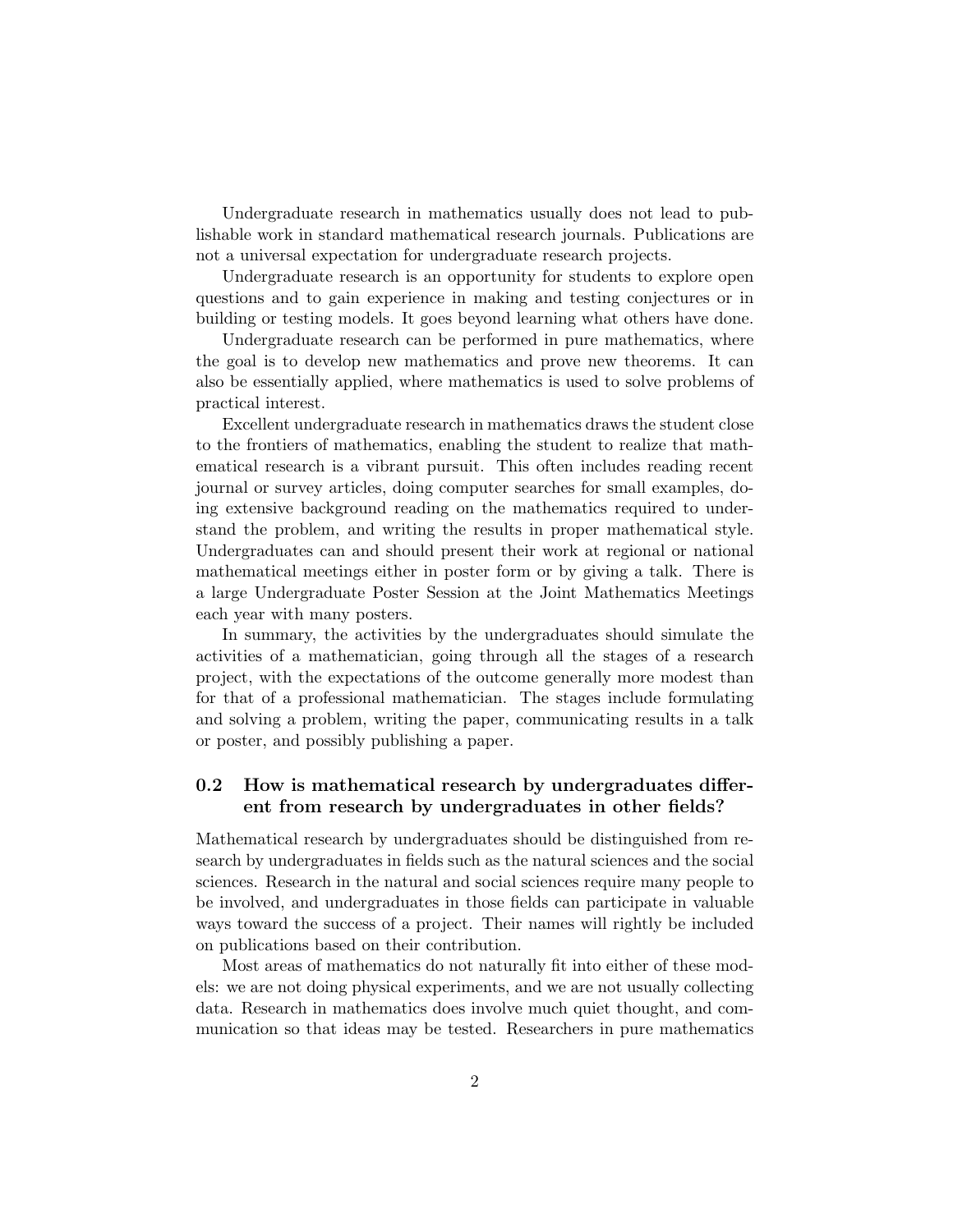try to answer open-ended questions; these questions are in many ways similar to puzzles (like the Car Talk puzzler you might hear on the radio). But the "puzzles" mathematicians seek to solve, address deep questions about the structure of mathematical systems. Mathematics research is often misunderstood because of its introspective nature, and because some do not see any immediate application of the results. Mathematicians see their open questions, and their solutions to open questions, as beautiful and interesting in themselves, and occasionally applications do come about from their study.

In some applied areas of mathematics, mathematicians do construct models and run numerical simulations (frequently with real data.) In both pure and applied areas of mathematics, the work of undergraduate researchers may not contribute in significant ways to publishable work. But in some projects, publications do result with significant contributions from the undergraduates involved.

Furthermore, while undergraduate researchers in other disciplines often assist the project mentor in his/her own research projects, undergraduate research projects in mathematics are often created specifically for undergraduates. Thus, time spent on leading an undergraduate research project is often time taken away from the mentor's own research endeavors. While undergraduate research is extremely beneficial to the student and to the department, it does not always advance the faculty member's own research program.

## 0.3 What are the costs and what are the benefits?

The "costs" of undergraduate research in mathematics are primarily measured in time. Mathematics does not require expensive lab equipment, and most universities have access to adequate computing facilities and software. Time is a somewhat less tangible resource, but it cannot be underestimated as an obstacle to research activities. One typical format for undergraduate research is a year-long independent study in the senior year culminating in a thesis. Our estimates indicate that the cost in terms of faculty time averages about 3 hours per week for the year, including actual meeting time, time spent thinking about what direction to take the research, and time spent reading and correcting drafts of the thesis. It takes creative energy to formulate good projects for students. Another format for research is an 8 or 10 week summer program. In this case, the supervisor will spend between 5 and 15 hours per week per project. The number of hours can vary quite a bit depending on the backgrounds of the students and the difficulty of the